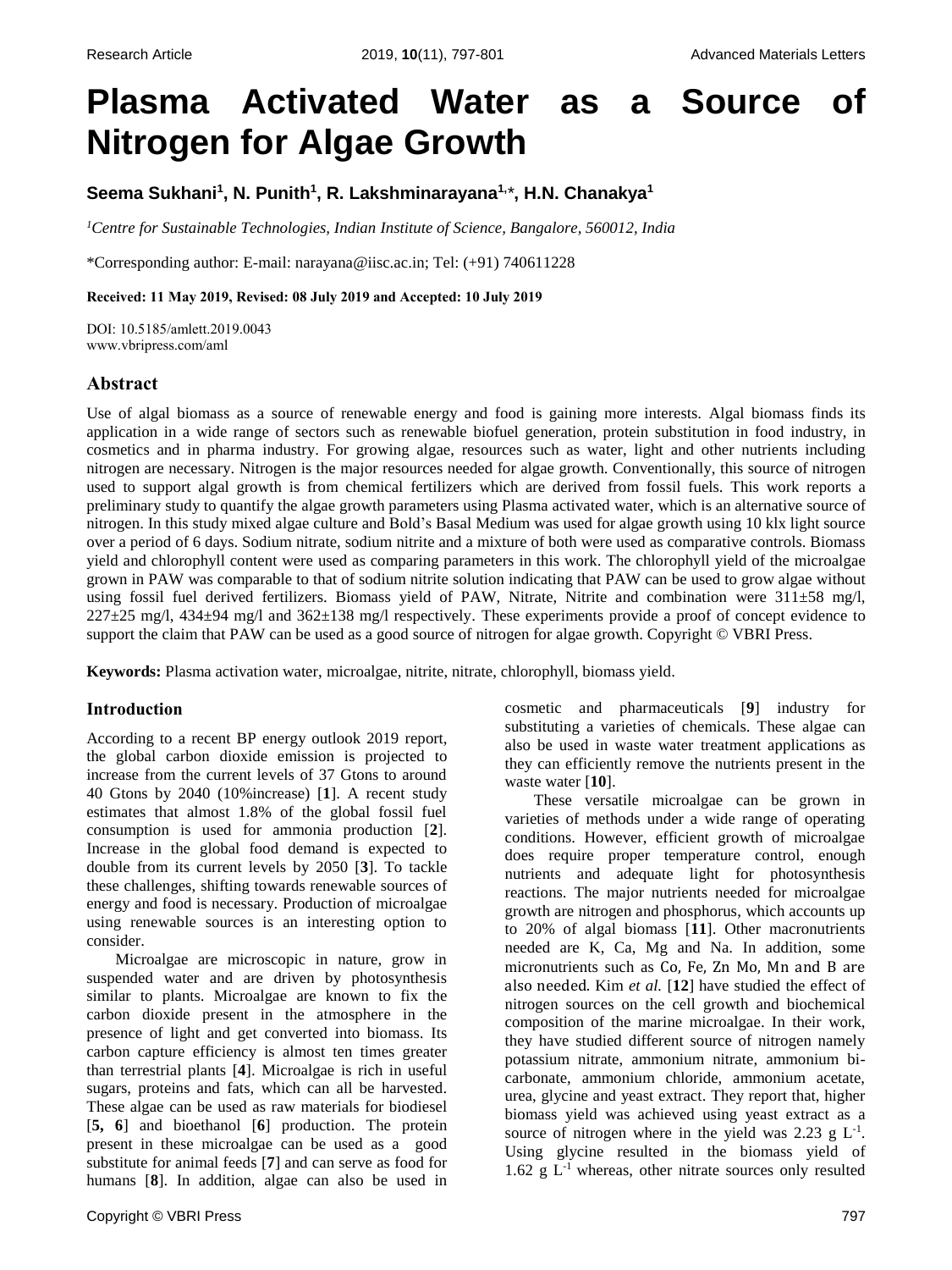in 1.45  $g$  L<sup>-1</sup> and ammonium yielded 0.98  $g$  L<sup>-1</sup>. Katsuya *et al.* [**13**] studied the effect of nitrate and nitrite nutrient utilization using microalga *Trentepohliaaurea*. The nitrite consumption rate by the microalgae was 0.28 mg NO2-N  $L^{-1}$ day<sup>-1</sup> when the starting concentration of nitrate was 51 mg NO<sub>2</sub>-N  $L^{-1}$  in the culture media. Higher consumption rates of nitrite and nitrate from medium were shown in a 30-day culture, reaching 37% and 32%, respectively, indicating *Trentepohliaaurea* can efficiently utilize the nitrite and nitrate present in the water leading to higher yield. Mahboobeh Taziki *et al.* [**14**] have studied the effect of nitrate, nitrite and its combination on Chlorella vulgaris(algae). In their work [**14**], they have found that nitrate shows a biomass yield of  $3.6 \text{ g L}^{-1}$  at a concentration of  $2400$  mg  $L^{-1}$ . Using nitrite, the yield was achieved was  $3.16 \text{ g L}^{-1}$  at a concentration of 400 mg  $L^{-1}$ . When both nitrate and nitrite were combined in concentrations of 800 and 150 mg  $L^{-1}$ , maximum growth rate and biomass production of 7.8 g  $L^{-1}$  was achieved.

In this work, for the first time, an attempt is made to use nitrogen rich plasma activated water (PAW) for algae production. When an electric discharge in oxygen-nitrogen (air plasma) is created above a water column, which inevitably interacts with the nitrogen and oxygen molecule results in the formation of nitrogen oxides, i.e., NO,  $NO<sub>2</sub>$ ,  $N<sub>2</sub>O<sub>3</sub>$ , and  $N<sub>2</sub>O<sub>5</sub>$ . These eventually dissolve into the water column below leading to the formation of PAW [**15, 16**]. The PAW is a mixture of Nitrate& Nitrite, present in higher concentrations of the order of few 10 to 500 mg/L and small fraction of hydrogen peroxide, which is typically present at a few mg/l. The PAW can be generated using different varieties of plasma sources [**17, 18**]. The PAW, which is rich in nitrogen species can be generated in-situ, at the point of consumption and can be generated using renewable sources of power namely solar panels. Dayonna *et al.* [**17**] have generated PAW starting from tap water, using spark discharge plasma and transferred gliding arc plasma. They report that, they have achieved a maximum of 56 mg/l and 12 mg/l of nitrate and nitrite respectively. F. Jud *et al.* [**18**] used DBD plasma for PAW generation using tap water. They report a maximum nitrate and nitrite concentration of 220.1 mg/l and 5.78 mg/l in PAW respectively. L. Sivachandiran *et al.* [**19**] have used DBD plasma source for PAW generation. In their study, the PAW was generated using DM water and they report a maximum of 16.22 mg/l of Nitrate and 0 mg/l of nitrite. Nowadays, Plasma was applied to different applications namely agriculture [**20, 21**], waste water treatment [**22**], gas reforming [**23, 24, 25**], material application [**26, 27, 28**] etc.

In this work, tap water was used to generate the PAW. Photo-bioreactor was used to compare the algae growth using PAW, in comparison with nitrate and nitrite ions supplied using cultural media. The algae growth was quantified by measure of chlorophyll and biomass yield.

## *Plasma activated water generation - direct discharge method*

**Fig. 1** shows a picture of the PAW generation setup used in this study. The setup consisted of a 5 L glass container with a closing lid, a commercially available off the shelf 10 kV, 20 kHz AC neon power supply and a recirculating pump-spray system. The spray nozzle was fixed onto the lid of the 5 L jar. Metal electrodes were used in this study. One electrode was submerged inside the water column, and the other electrode was placed about 18 mm above the water surface.

To generate PAW, 2 L of tap water to be activated was taken in the glass jar. A plasma arc was created between the free surface of the water and the hanging electrode. To ensure proper mixing of the plasma species generated into the water a recirculation pumpspray mechanism was used, with which the water was drawn from the jar using a pump and sprayed from the lid of the glass jar which ensured that the plasma species formed were well mixed into the water. The tap water was activated for a fixed time interval of 30 minutes. This 30-minute activation was chosen to maintain the pH of the PAW near neutral conditions, as higher activation times above 30 mins resulted in PAW having a  $pH < 5$ . The power consumption was measured using a power meter. For all the experiments, the average power consumption was  $37 \pm 1W$ . A minimum of three repeats were performed and the average values and standard deviations were incorporated in all the plots.

## *Plasma activated water characterization*

Nitrite concentration in PAW was measured using standard USEPA diazotization method [**29**] using spectrophotometer at 507 nm. Nitrate concentration in PAW was measured using Metrohm-861 advanced compact ion chromatography. pH was measured using Thermo Fisher-8172BNWP Ross Sure-Flow Glass pH probe.



**Fig. 1.** Direct discharge PAW generator.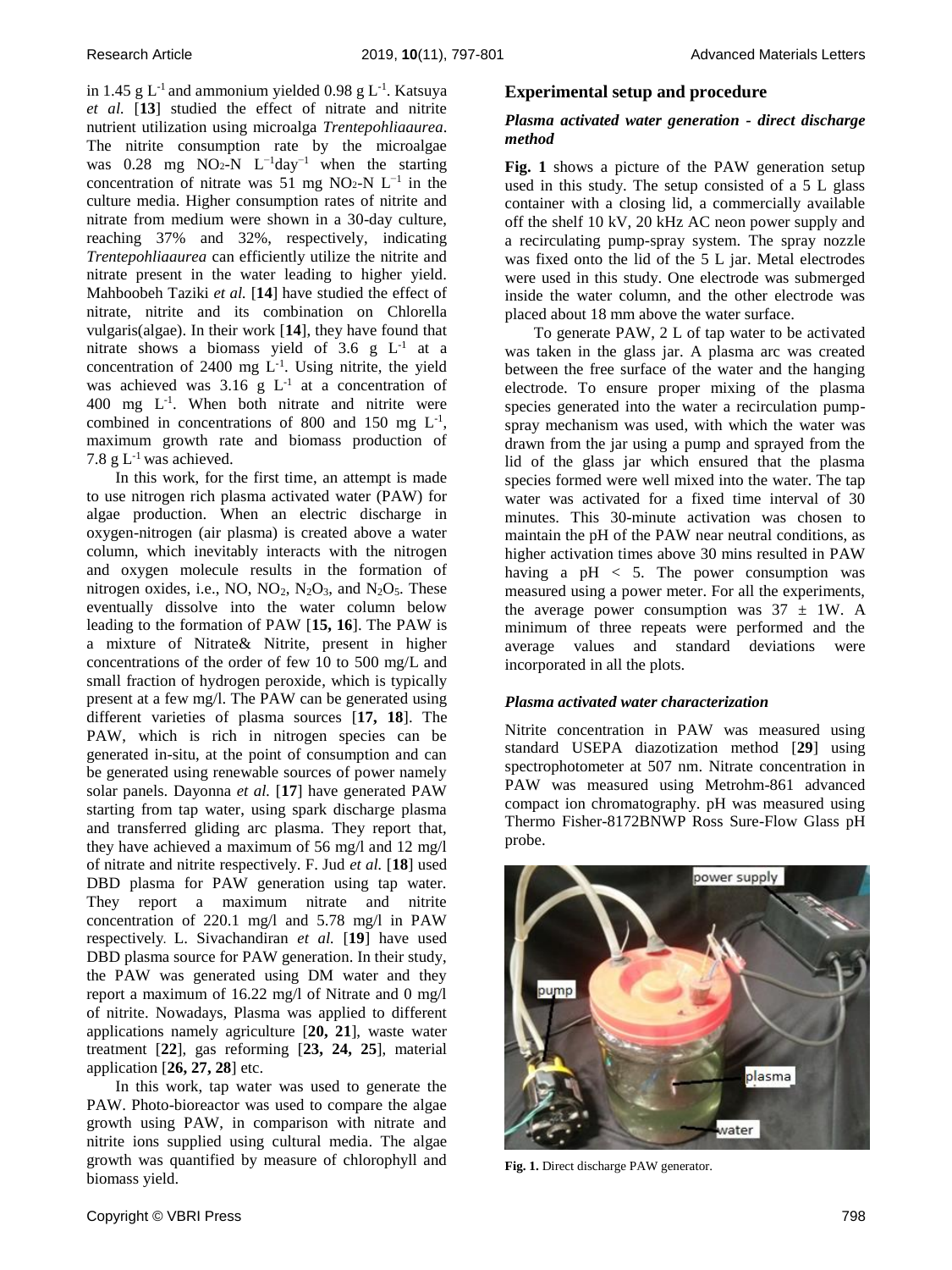**Table 1.** Nitrogen sources and their composition used for algae growth.

| Source of N                  | Nitrate-N<br>(mg/l) | Nitrite-N<br>(mg/l) |
|------------------------------|---------------------|---------------------|
| <b>PAW</b>                   | 1.8                 | 17.5                |
| Nitrate solution             | 59.2                | 0.00                |
| Nitrite solution             | 0.00                | 59.5                |
| Nitrite $+$ Nitrate solution | 42.5                | 16.8                |
| Blank (DM Water)             | 0.00                | 0 OO                |



**Fig. 2.** Bioreactor for Algae growth.

### *Algae growth*

**Fig. 2** shows the photo of the bioreactor used for algae growth. Mixed algae culture available from a local lake was used in this study. Bold's basal media was used for nutrition [**13**] and for carbon source bicarbonate was used [**30**]. The media contained 175 mg KH2PO4, 75 mg K2HPO4, 25 mg MgSO4·7H2O, 25 mg NaCl, 50 mg EDTA, 30 mg KOH, 5 mg FeSO4·7H2O and 11 mg H3BO3 dissolved inn 1 litre of deionised water. The nitrogen substitution used in this study is shown in **Table 1**. As can be seen from **Table 1**, nitrate, nitrite, nitrate+ nitrite and blank solutions were studied as controls, whereas PAW was used as the testing parameter.

Microalgae were grown in the 500 ml capacity conical flasks. To start the growth of algae, a few drops of algae culture were added to 500 ml of mixed solution along with 0.5 g of sodium bicarbonate. The LED light with 10,000 lumens was used and the experiment was conducted for 6 days (150 hrs). The chlorophyll present in the solution was measured daily using a standard trichromatic method [**31**]. The final dry algae weight was measured and tabulated as biomass yield.

## **Results and discussion**

## *Plasma activated water characterization*

The nitrate-N and nitrite-N concentration of tap water, used to generate PAW, was 0.27 mg/l and 0 mg/l respectively. The chemical characterization of PAW obtained after 30 minutes of activation is shown in **Table 2**. It can be seen from table 2 that, with activation time, the nitrate and nitrite concentration in PAW increased to  $1.8 \pm 0.3$  mg/l and  $17.5 \pm 0.9$ mg/l respectively. This increase in concentration of nitrate and nitrite in PAW is due to the ionization of air. Generating plasma means ionizing the air around the electrodes which results in the formation of reactive nitrogen and oxygen species in air. These reactive oxygen and nitrogen species formed in air further dissolve into water leading formation of nitrate and nitrites in PAW [**16**]. As can be seen from **Table 2**, 30 minutes of plasma activation resulted in very minor change in the pH of the water i.e., the pH change was only from  $7.8 \pm 0.1$  to  $7.0 \pm 0.03$  after 30 minutes of activation. Similarly, as shown in **Table 2**, the oxidation-reduction potential (ORP) increased from  $167.7 \pm 13$  to  $218 \pm 18$  mV, due to activation. The increases in the ORP (mV) is attributed to the formation of nitrates, nitrites and small amount of hydrogen species in water.

| Table 2. PAW Composition. |
|---------------------------|
|---------------------------|

| $PAW - 30$ min       |                |  |
|----------------------|----------------|--|
| pH                   | $7 \pm 0.03$   |  |
| Nitrate - $N$ (mg/l) | $1.8 \pm 0.3$  |  |
| Nitrite - $N$ (mg/l) | $17.5 \pm 0.9$ |  |
| ORP(mV)              | $218 \pm 18$   |  |

As can be noticed from **Table 2**, when PAW was generated using arc plasma, higher nitrite ions than that of nitrate ions were formed. Similar observations are also reported by Hoeben W. F. L. M. *et al.* [**32**]. Reasons for such behavior is currently being explored.

## *Algae growth*

**Biomass yield – Fig. 3** shows the biomass yield for the different solutions studied. As can be seen from **Fig. 3**, the biomass yield of PAW, nitrate, nitrite and combination was  $311 \pm 58$  mg/l,  $227 \pm 25$  mg/l,  $434 \pm 94$  mg/l and  $362 \pm 138$  mg/l respectively. The biomass yield with just DM water was close to  $10 \pm 5$  mg/l. The results show that the biomass yield with PAW is comparable to that of the nitrate and nitrite mixture. These results show that PAW can be used to grow microalgae and the yield using PAW is comparable to the nitrogen substituted media.

**Chlorophyll content in microalgae –** The chlorophyll is made up of porphyrin which comprises of 4- pyrrole rings, with single iso-cyclic ring attached to one of the pyrrole rings. Each pyrrole ring has 4-carbon atoms and one nitrogen atom. The nitrogen atoms face inward creating a central hole [**33**]. Since, chlorophyll contains nitrogen as a major component, direct measurement of chlorophyll is an indication of nitrogen uptake by algae. So, chlorophyll is an indirect parameter for nitrogen uptake by the algae. Higher nitrogen uptake would also mean higher growth rate of the algae. In summary, measurement of chlorophyll is an indirect measure of nitrogen uptake and higher growth rate of algae. Higher chlorophyll content means higher nitrogen uptake leading to higher algal growth rate.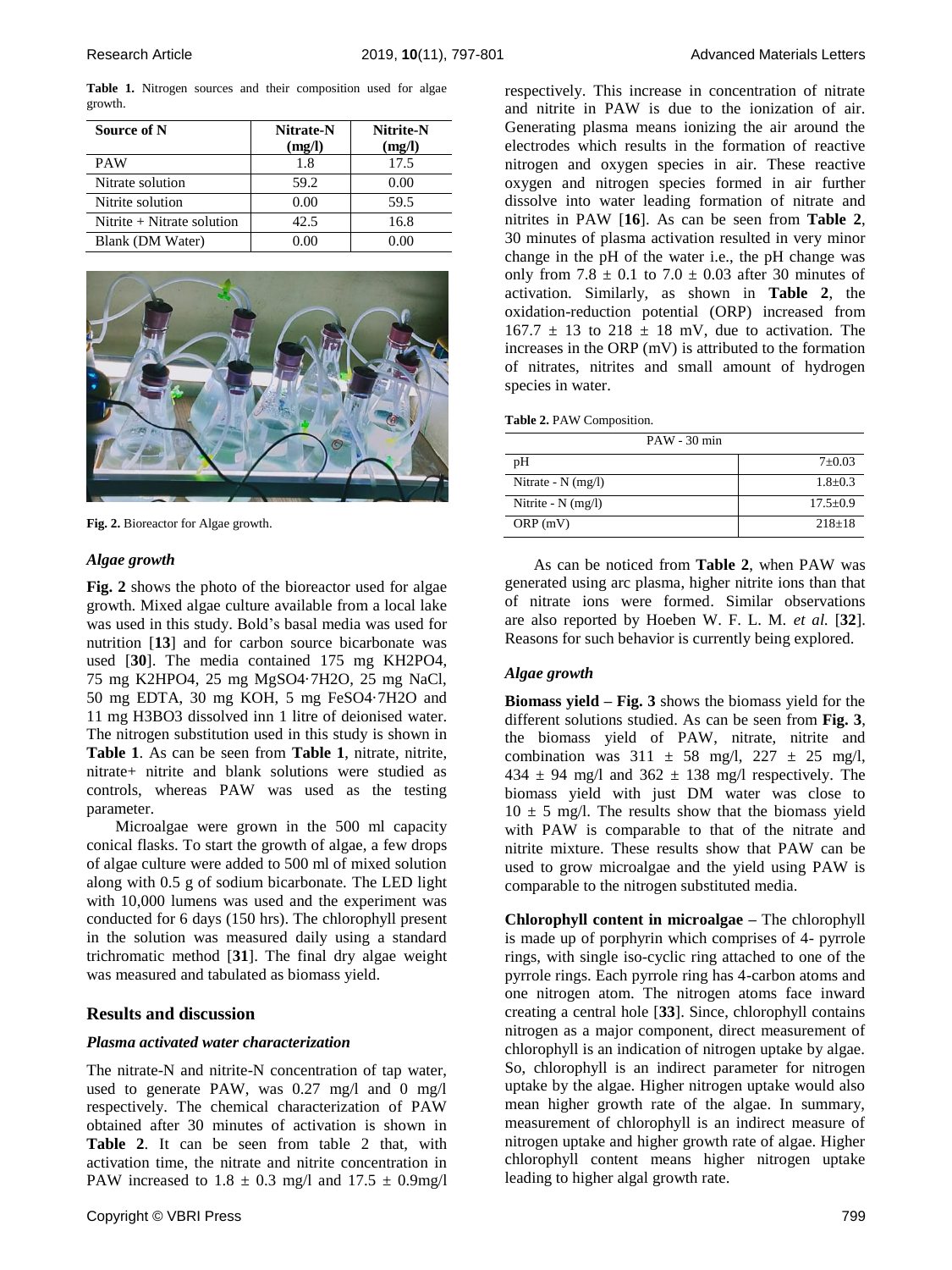

**Fig. 3.** Biomass yield for different solution.



**Fig. 4.** Chlorophyll variation with time.

**Fig. 4** shows the chlorophyll content measured for different solutions studied in this work. As can be seen from **Fig. 4**, the chlorophyll concentration of the blank (DM water) is  $< 1$  mg/l, confirming the fact that there was no source of nitrogen in the DM water. Due to this, the algal growth was very minimal, and the chlorophyll content was also low.

As can be seen from the figure, for both PAW and nitrite substituted solutions, the chlorophyll concentration increased from 0.9 mg/l on day 1 to  $7 \pm 2$  mg/l by day 6.Also, as shown in **Fig. 3**, the biomass yield for PAW was comparable to that of the nitrite + nitrate solutions, despite having much lower nitrate and nitrite concentrations. This result indicates that, PAW which is rich in nitrite, shows similar chlorophyll content as that of the nitrite only solution. Also, the biomass yield of PAW was comparable to that of the nitrogen substituted solutions with overlapping error bars. These results indicate that PAW can be used as an alternative 'green' source of nitrogen for algae production.

**Fig. 4** shows the chlorophyll content of nitrate and nitrate+nitrite substituted solutions. As can be seen from **Fig. 4**, the chlorophyll content increased from 0.9 mg/l to  $3 \pm 1$  mg/l in nitrate substituted solutions. A similar trend was observed for combination of nitrate and nitrite solution, wherein the chlorophyll content increased from 0.9 mg/l to  $3 \pm 0.4$  mg/l.

This study shows that, algae can assimilate the nitrogen present in PAW. This preliminary experiment provides a proof of concept that, PAW can be used as a substitute source of nitrogen for algae production and has the potential to replace conventional chemical sources.

There is a tremendous scope to understand the PAW for algae growth. The PAW can be generated by integrating with renewable energy electric grid. The PAW can be a major substitute for nitrogen eliminating the use of fossil fuel-based fertilizers.

# **Conclusion and future studies**

This work reports for the first time, the use of PAW for growing microalgae. This work shows that nitrogen rich PAW can substitute nitrogen fertilizer for growth of microalgae. The PAW is a mixture of nitrate and nitrite with nitrite as a major component. The biomass yield obtained using PAW was comparable to that obtained from the nitrate and nitrite mixed solutions. The chlorophyll content of the micro algae grown using PAW was similar to the nitrite substituted media. Future studies, towards understanding the effect of PAW on algae growth, by quantifying the carbohydrates, lipids and protein content of the algae are being planned. Efforts are also underway to quantify and reduce the specific energy consumption of providing nitrogen fertilizer through PAW route.

#### **Acknowledgements**

The authors would like to thank DST-SERB for their financial support through the EMR/2017/001016 Grant

#### **Author's contributions**

Punith N. and Lakshminarayana R. wrote the manuscript and designed the experiments. Punith N. and Seema Sukhani performed the experiments and interpreted the results. Lakshminarayana R., and H.N. Chanakya supervised the study, and provided the necessary experimental materials and facilities needed to conduct the experiments.

#### **References**

- 1. BP Energy Outlook 2019, Edition; The Energy Outlook explores the forces shaping the global energy transition out to 2040 and the key uncertainties surrounding that. (**2019**).
- 2. Ye, L.; Nayak-Luke, R.; Bañares-Alcántara, R.; Tsang, E.; *Chem.,* **2017**, *3,* 712.
- 3. Ray, D. K.; Mueller, N. D.; West, P. C.; Foley, J. A.; *PLOS One,* **2013**, 8.
- 4. Sathasivam, R.; Radhakrishnan, R.; Hashem, A.; Abd\_Allah, E. F.; *Saudi J. Biol. Sci.,* **2017**, *26,* 709.
- 5. Tsukahara K, S. S.; *J. Japan Pet. Inst.,* **2005**, *48,* 251.
- 6. Moreira, D.; Pires, J.C.M.; *Bioresour. Technol.,* **2016**, *215,* 371.
- 7. Benedetti, M.; Vecchi, V.; Barera, S.; Dall'Osto, L.; *Microb. Cell Fact.,* **2018**, *17,* 1.